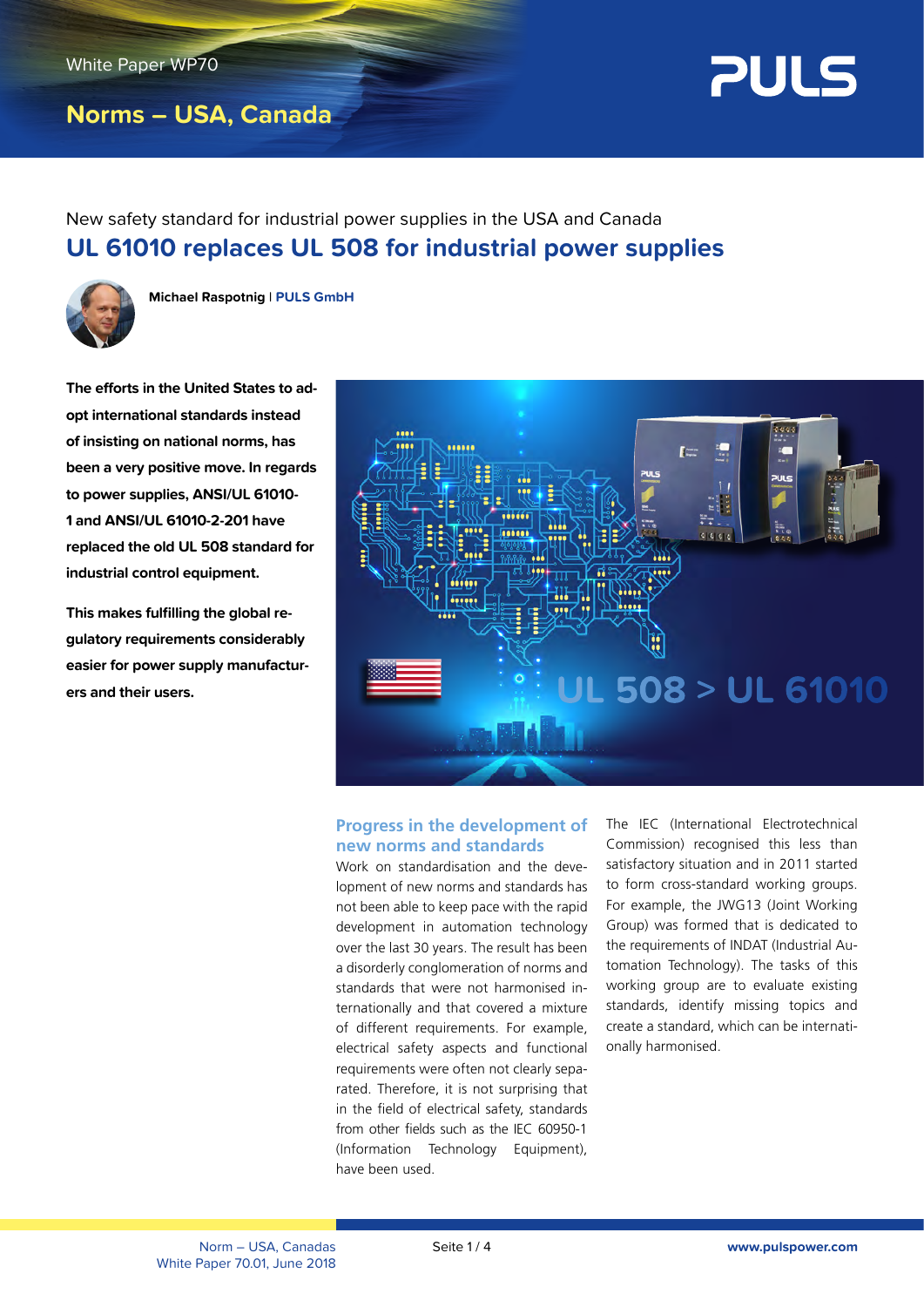

An innovative step was the separation of electrical safety aspects that are naturally less subject to rapid changes, and functional requirements that need to be adapted and updated much more frequently due to rapid technological advances.

To assess electrical safety, the IEC 61010- 1 (Safety requirements for electrical equipment for measurement, control, and laboratory use – Part 1 General requirements) was used as the basis and was supplemented by part -2-201 (Particular requirements for control equipment). As power supplies belong to the group of industrial control equipment, these standards also apply to them.

In 2016 the development of these standards reached the point that power supplies can be tested and approved accordingly. The number of accredited test laboratories has also increased exponentially since then. Product standards such as the IEC 61131-2 (Programmable Controllers) have removed their safety requirements and are instead pointing to IEC 61010-2-201.

# **Harmonisation and international acceptance**

The IEC 61010-1 and IEC 61010-2-201 are internationally harmonised and accepted in the most important economic regions around the globe. The IECEE CB-Scheme procedure allows national certification bodies to utilize the CB-Scheme test reports and use them for the national certification process.

In the USA, ANSI/UL 61010-1 and ANSI/ UL 61010-2-201 replace the now rather unpopular and outdated UL 508 (standard for industrial control equipment) for industrial power supplies. Assuming the national deviations of the ANSI/UL 61010-1 are taken into account in an approval process according to IEC 61010-1 and IEC 61010-2-201, it is possible to ap-

ply for a UL mark using the CB-Scheme test reports. The ANSI/UL 61010-2-201 was even adopted without any national deviations from the IEC version.

As American and Canadian standards in the field of industrial applications have always been harmonised, it is not surprising that CAN/CSA-C22.2 No. 61010-1 and the CAN/CSA-C22.2 No. 61010-2-201 replace the old CAN/CSA-C22.2 No. 107 and No. 142 in Canada as well. In Europe, the EN 61010-1 and EN 61010-

2-201 are listed in the Official Journal of the European Union and can be used for presumption of conformity of the safety objectives of the Directive 214/35/EU (Low Voltage Directive). This means that an EU Declaration of Conformity can be issued based on these standards.

# **Overview of Norms**

**UL 508**

Industrial Control Equipment

**UL 508A**

Industrial Control Panels

**IEC/EN 60065** 

Audio, video and similar electronic apparatus – Safety requirements

#### **IEC/EN 60950-1**

Information technology equipment – Safety – Part 1: General requirements Also known as ITE norm (Information Technology Equipment)

#### **IEC/EN 61010-1, ANSI/UL 61010-1**

Safety requirements for electrical equipment for measurement, control, and laboratory use – Part 1: General requirements

#### **IEC/EN 61010-2-201, ANSI/UL 61010-2-201**

Safety requirements for electrical equipment for measurement, control, and laboratory use – Part 2-201: particular requirements for control equipment

### **IEC/EN 61131-2**

Industrial-process measurement and control – Programmable controllers Part 2: Equipment requirements and tests

#### **IEC/EN 62368-1**

Audio/video, information and communication technology equipment Part 1: Safety requirements

Also known as ICT norm (Information Communication Technology)

### **2014/35/EU**

Directive of the European Parliament and of the Council on the harmonisation of the laws of the Member States relating to the making available on the market of electrical equipment designed for use within certain voltage limits Also known as Low Voltage Directive (LVD)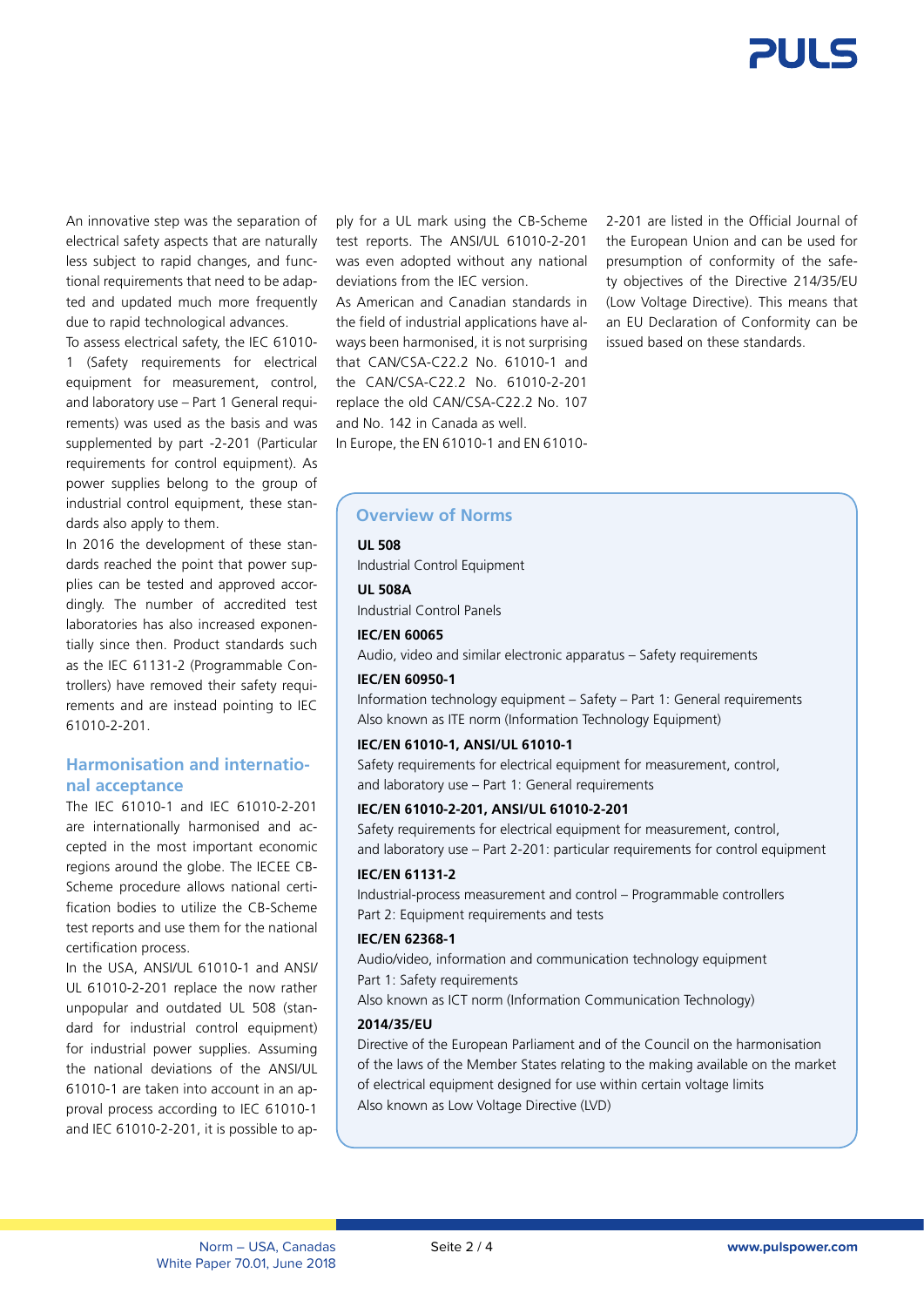

### **ANSI/UL 61010-2-201 replaces UL 508 for industrial power supplies**

ANSI/UL 61010-2-201 has been in effect for industrial power supplies since February 2016 as the official replacement standard for UL 508. Approvals according to the old UL 508 remain valid, but are no longer listed as a possible option for conformity assessment in some UL categories. It is anticipated that sooner than later, a change to this new standard will be required. For example, the UL category NMTR (Industrial Control Equipment - Power Circuits and Motor-mounted Apparatus) references power supplies to ANSI/UL 61010-1 and ANSI/UL 61010-2-201 and no longer to UL 508.

Although most power supplies are classified as .. Open Equipment" in the context of ANSI/UL 61010-2-201, they are permitted to have a UL-Listing-Mark. Compared to the UL-Recognition-Mark, the UL-Listing-Mark has the advantage that no additional tests are required when changing to a different power supply model in an application.

If the Canadian standards are also taken into account during the UL approval process, a cULus-Listing-Mark can be affixed that is accepted based on a joint recognition agreement with Canada.

### **Required changes to power supplies in accordance with UL 61010 in comparison to UL 508**

The differences between UL 508 and ANSI/UL 61010 are significant. This is because UL 508 still uses a very old and outdated safety approach.

Additional requirements for ANSI/UL 61010-2-201 as compared to UL 508:

- Double or reinforced insulation. All accessible parts must be separated from any hazardous part by two level of protection. UL 508 requires only a single level of protection.
- **Protection against mechanical hazards,**

such as sharp edges or moving parts.

- **Additional production line testing such** as high-voltage testing, protective earth conductor testing.
- **Single fault testing on a number of** specified components to verify that there is still a level of protection for the user in case of individual faults.
- **Specific material properties and flam**mability requirements for the enclosure.
- **Stricter evaluation of transformers with** isolating insulation.
- **Extended number of temperature tests** including at the lower end of the specified temperature range.
- **Performing a risk assessment.**
- **Additional tests to assess durability and** readability of device markings. Devices need to be tested when exposed to cleaning agents or isopropyl alcohol.

These are just some of the differences from UL 508. However, for power supplies designed and manufactured in line with the latest edition of the IEC 60950- 1, these changes should not represent a problem. They can generally be adapted without hardware modifications. Primarily installation manuals and product markings need to be adapted and supplemented with the warning notices currently valid and required.

### **Field experiences with UL 61010-2-201 approved power supplies**

In the United States, each electrical installation and its cabinet must be inspected by an inspection body, the AHJ (Authority Having Jurisdiction), in accordance with the NFPA 70 rules prior bringing the installation into service. The NFPA (National Fire Protection Association) is the regulatory authority in the USA. Devices conforming to ANSI/UL 61010-1 and ANSI/UL 61010-201 are therefore just as suitable as those conforming to UL 508.

Power supplies conforming to UL 61010- 2-201 are classified in the same UL category (NMTR) as those of the old UL 508. This means, that there should be no compliance issues in the approval process of the end applications.

In control cabinets according to UL 508A, power supplies evaluated according to ANSI/UL 61010-2-201 are permitted to be 100% loaded and do not require a 50% derating, as required for power supplies conforming to UL 60950-1. Unfortunately, chapter 42.2.3 of the 2018 edition of UL 508A contains an error that also requires this derating for UL 61010 power supplies. This error was corrected via a CRD (Certification Rationalization Decision), which came in force immediately after it was issued.

During a UL 61010 approval process, NEC Class 2 (see info box) tests can also be taken into account and no additional approval according to UL 1310 (Class 2 Power Units) is required. This is possible as Article 725.121 of the NEC Codebook of 2017 (National Electrical Code) lists the UL 61010-1 and UL 61010-2-201 as option for evaluating a power source according to NEC Class 2.

## **No more need for UL 60950-1 pre-approvals as it was required for UL 508**

The process to achieve a UL 508 approval was much easier after a successful UL 60950-1 component approval. A UL developed transition test program enabled to upgrade the UL 60950-1 approved component to a UL 508 listed unit.

The ANSI/UL 61010-2-201 approval process leads directly to the desired UL-Listing-Mark. This eliminates what is known as Dual Marking, where a device has both the UL-Listing-Mark for UL 508 and the UL-Recognition-Mark for the component approval according to UL 60950-1.

Customers who prefer a 60950-1 approval approach for global market access reasons can use the IEC 60950-1 CB-Scheme, which is available for many devices.